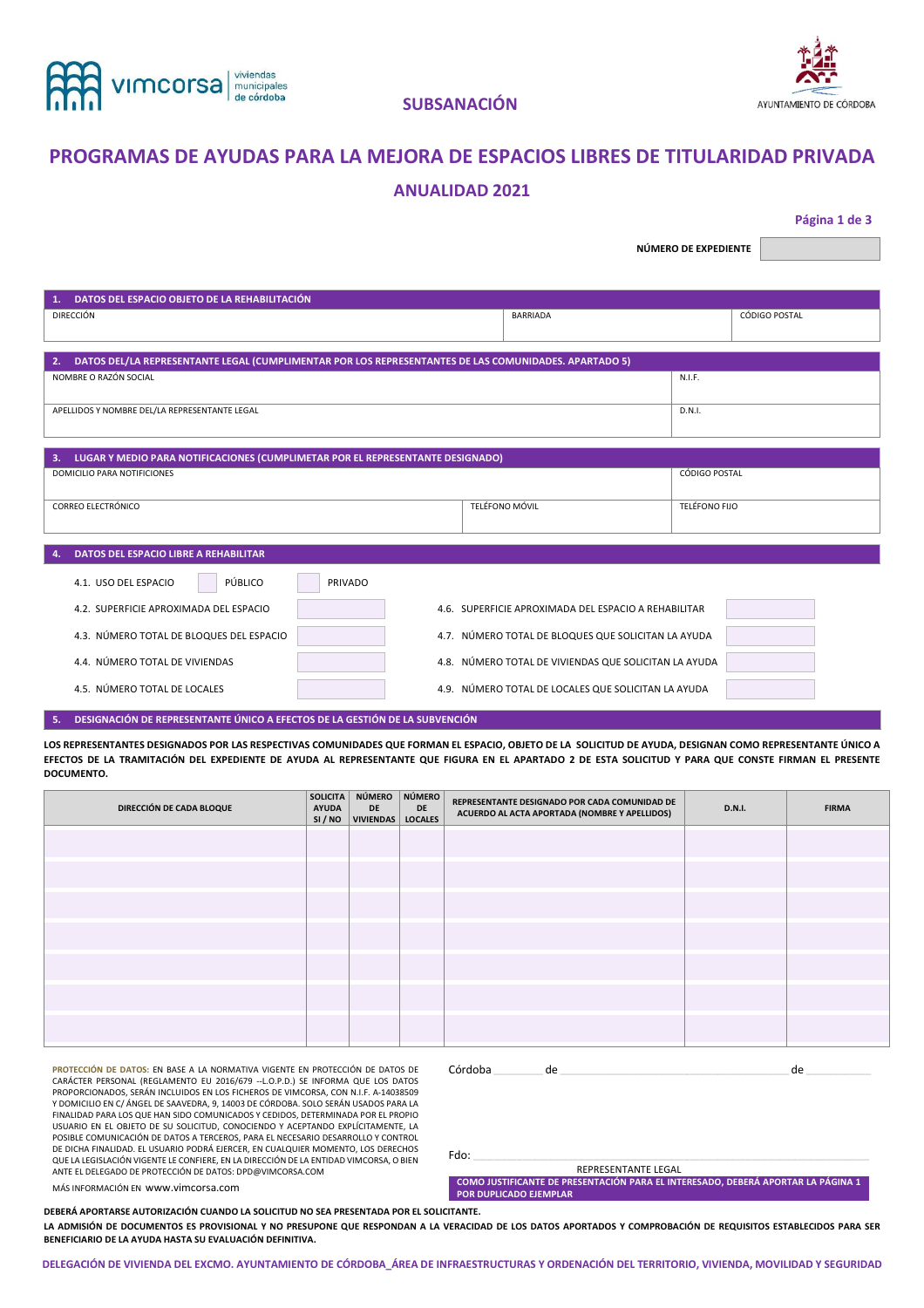



**Página 2 de 3** 

Ξ

**NÚMERO DE EXPEDIENTE** 

| 6.   |                                                                      |                                                                                                                                                                                                                                                                                                             |                                                            |   |
|------|----------------------------------------------------------------------|-------------------------------------------------------------------------------------------------------------------------------------------------------------------------------------------------------------------------------------------------------------------------------------------------------------|------------------------------------------------------------|---|
|      |                                                                      |                                                                                                                                                                                                                                                                                                             |                                                            |   |
|      | <b>SOBRE LAS OBRAS A REALIZAR</b>                                    |                                                                                                                                                                                                                                                                                                             |                                                            |   |
|      |                                                                      |                                                                                                                                                                                                                                                                                                             |                                                            |   |
|      | SITUACIÓN ACTUAL QUE PRESENTA EL ESPACIO LIBRE:                      |                                                                                                                                                                                                                                                                                                             |                                                            |   |
|      |                                                                      |                                                                                                                                                                                                                                                                                                             |                                                            |   |
|      |                                                                      |                                                                                                                                                                                                                                                                                                             |                                                            |   |
|      |                                                                      |                                                                                                                                                                                                                                                                                                             |                                                            |   |
|      |                                                                      |                                                                                                                                                                                                                                                                                                             |                                                            |   |
|      |                                                                      |                                                                                                                                                                                                                                                                                                             |                                                            |   |
|      | PROBLEMÁTICA QUE PRESENTA EL ESPACIO LIBRE:                          |                                                                                                                                                                                                                                                                                                             |                                                            |   |
|      |                                                                      |                                                                                                                                                                                                                                                                                                             |                                                            |   |
|      |                                                                      |                                                                                                                                                                                                                                                                                                             |                                                            |   |
|      |                                                                      |                                                                                                                                                                                                                                                                                                             |                                                            |   |
|      |                                                                      |                                                                                                                                                                                                                                                                                                             |                                                            |   |
|      |                                                                      |                                                                                                                                                                                                                                                                                                             |                                                            |   |
|      |                                                                      |                                                                                                                                                                                                                                                                                                             |                                                            |   |
|      | ¿PORQUÉ LAS COMUNIDADES DESEAN LA REHABILITACIÓN DEL ESPACIO LIBRE:  |                                                                                                                                                                                                                                                                                                             |                                                            |   |
|      |                                                                      |                                                                                                                                                                                                                                                                                                             |                                                            |   |
|      |                                                                      |                                                                                                                                                                                                                                                                                                             |                                                            |   |
|      |                                                                      |                                                                                                                                                                                                                                                                                                             |                                                            |   |
|      |                                                                      |                                                                                                                                                                                                                                                                                                             |                                                            |   |
|      | DESCRIPCIÓN DETALLADA DE LAS OBRAS QUE SE PROPONEN:                  |                                                                                                                                                                                                                                                                                                             |                                                            |   |
|      |                                                                      |                                                                                                                                                                                                                                                                                                             |                                                            |   |
|      |                                                                      |                                                                                                                                                                                                                                                                                                             |                                                            |   |
|      |                                                                      |                                                                                                                                                                                                                                                                                                             |                                                            |   |
|      |                                                                      |                                                                                                                                                                                                                                                                                                             |                                                            |   |
| 7.   |                                                                      |                                                                                                                                                                                                                                                                                                             |                                                            |   |
|      | PRESUPUESTO DE LA ACTUACIÓN                                          |                                                                                                                                                                                                                                                                                                             |                                                            |   |
|      | COSTE DE LAS OBRAS SIN IVA                                           | IVA DE LA ACTUACIÓN                                                                                                                                                                                                                                                                                         | HONORARIOS PROFESIONALES DE LA INTERVENCIÓN (IVA INCLUIDO) |   |
|      |                                                                      |                                                                                                                                                                                                                                                                                                             |                                                            |   |
| 8.   | <b>COMPROMISOS A ADOPTAR Y DECLARACIONES RESPONSABLES</b>            |                                                                                                                                                                                                                                                                                                             |                                                            |   |
| 8.1. | <b>ADOPTO EL COMPROMISO DE</b>                                       |                                                                                                                                                                                                                                                                                                             |                                                            |   |
|      |                                                                      |                                                                                                                                                                                                                                                                                                             |                                                            |   |
|      | <b>RECONOCIMIENTO</b>                                                | DE ESTAR AL CORRIENTE DE LAS OBLIGACIONES TRIBUTARIAS Y DE LA SEGURIDAD SOCIAL Y DE MANTENER SU CUMPLIMIENTO DURANTE EL PERIODO DE TIEMPO QUE DURE ESTE                                                                                                                                                     |                                                            |   |
|      |                                                                      |                                                                                                                                                                                                                                                                                                             |                                                            |   |
|      | 8.2. DECLARO, BAJO MI EXPRESA RESPONSABILIDAD                        |                                                                                                                                                                                                                                                                                                             |                                                            |   |
|      |                                                                      | QUE SON CIERTOS CUANTOS DATOS FIGURAN EN LA PRESENTE SOLICITUD Y QUE LAS ENTIDADES SOLICITANTES: (Marcar con una X lo que proceda)                                                                                                                                                                          |                                                            |   |
|      |                                                                      | QUE SE HA PRESENTADO SOLICITUD EN LA CONVOCATORIA ANTERIOR Y QUEDÓ EXCLUIDA O DESISTIDA. DESEO INCORPORAR LOS DOCUMENTOS DE LA SOLICITUD ANTERIOR,                                                                                                                                                          |                                                            |   |
|      |                                                                      | EN LO QUE SE REFIERE A PRESUPUESTO/S DE LAS OBRAS, ACTA DE ACUERDOS DE COMUNIDAD, DOCUMENTACIÓN DE IDENTIDAD Y OCUPACIÓN DE LOS RESIDENTES Y OTROS<br>QUE OBREN EN EL EXPEDIENTE Y QUE SE CONSIDEREN VIGENTES EN LA FECHA DE LA SOLICITUD, A EXCEPCIÓN DE LOS RELATIVOS A INGRESOS QUE OBEDECEN A LA ÚLTIMA |                                                            |   |
|      | DECLARACIÓN DEL IRPF.                                                |                                                                                                                                                                                                                                                                                                             |                                                            |   |
|      |                                                                      | DECLARAN QUE EL ESPACIO OBJETO DE LA SOLICITUD DE AYUDA, ES PROPIEDAD DE LOS BLOQUES RELACIONADOS EN EL APARTADO 5 DE ESTA SOLICITUD, TODO ELLO A LOS<br>EFECTOS QUE PROCEDA Y FRENTE A POSIBLES RECLAMACIONES DE TERCEROS. ASIMISMO DECLARO QUE LAS COMUNIDADES QUE INTERVIENEN SON CONOCEDORAS DE LA      |                                                            |   |
|      | CONFORMIDAD                                                          | INTERVENCIÓN QUE SE VA A LLEVAR A EFECTO EN ESTE ESPACIO Y DEL NOMBRAMIENTO DEL REPRESENTANTE ÚNICO A EFECTOS DE ESTA TRAMITACIÓN, DANDO POR ELLO SU                                                                                                                                                        |                                                            |   |
|      |                                                                      |                                                                                                                                                                                                                                                                                                             |                                                            |   |
|      |                                                                      | ESTAN AL CORRIENTE EN EL CUMPLIMIENTO DE LAS OBLIGACIONES TRIBUTARIAS Y FRENTE A LA SEGURIDAD SOCIAL.                                                                                                                                                                                                       |                                                            |   |
|      |                                                                      | NO SE HALLAN INCURSAS EN NINGUNA DE LAS PROHIBICIONES PARA OBTENER LA CONDICIÓN DE BENEFICIARIAS EN VIRTUD DEL ARTÍCULO 4, APARTADO 2 DE LA ORDENANZA<br>GENERAL DE SUBVENCIONES DEL AYUNTAMIENTO DE CÓRDOBA, NI EN LO PREVISTO EN LAS BASES REGULADORAS DE LAS AYUDAS.                                     |                                                            |   |
|      |                                                                      | NO HAN PERCIBIDO NINGUNA OTRA SUBVENCIÓN MUNICIPAL PARA LA REALIZACIÓN DE OBRAS DURANTE LOS TRES ÚLTIMOS AÑOS.                                                                                                                                                                                              |                                                            |   |
|      | TIENEN SOLICITADA O CONCEDIDA OTRA SUBVENCIÓN PARA LAS MISMAS OBRAS: | SOLICITADA                                                                                                                                                                                                                                                                                                  | CONCEDIDA                                                  |   |
|      | AÑO:<br>ORGANISMO:                                                   |                                                                                                                                                                                                                                                                                                             | CUANTÍA:                                                   | € |